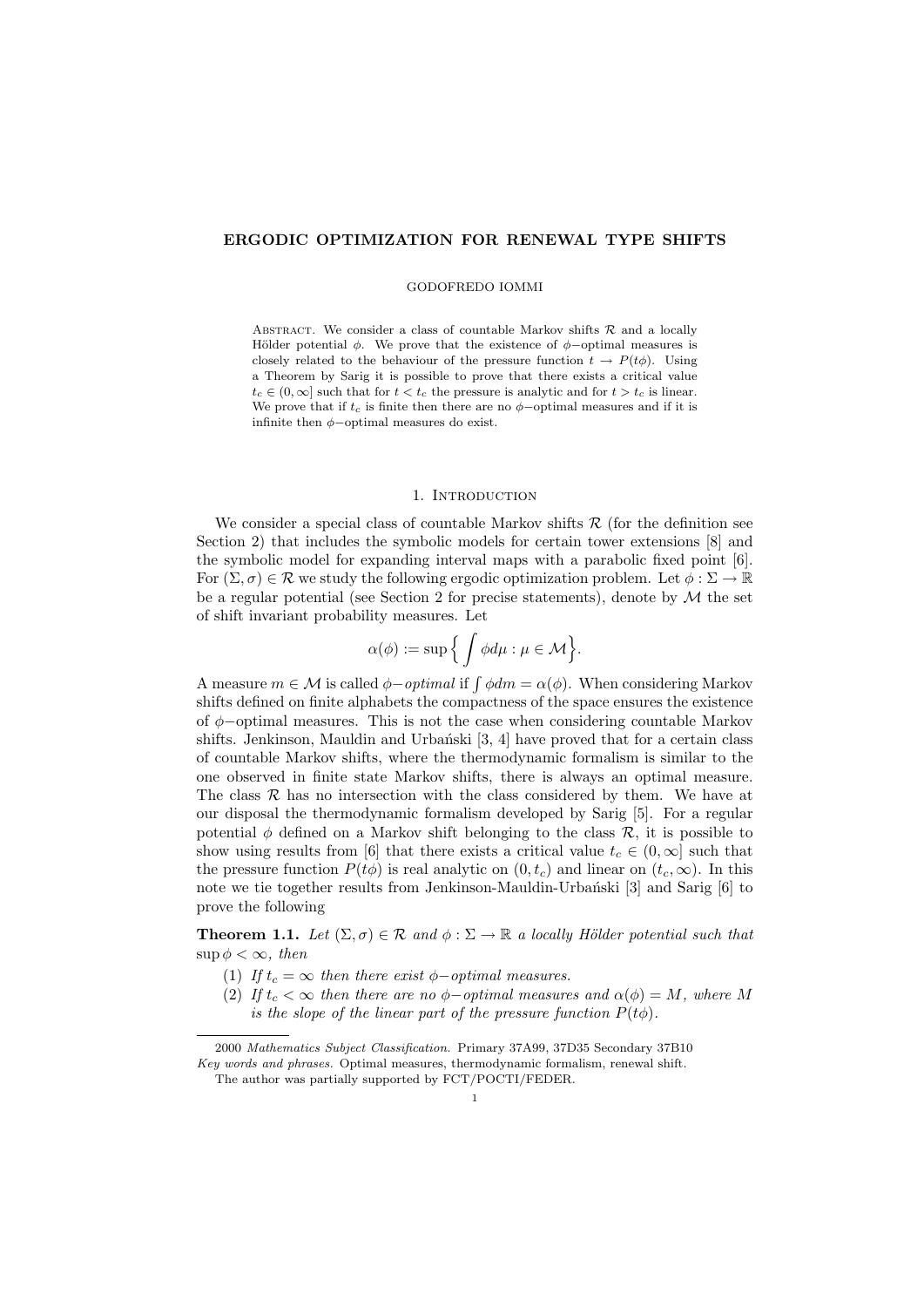### 2 GODOFREDO IOMMI

If  $t_c = \infty$  some of the  $\phi$ -optimal measures can be described as a limit of equilibrium sates.

## 2. Preliminaries

Denote by N the set of positive integers and let  $T = (t_{ij})_{N \times N}$  be a matrix of zeroes and ones. Let  $\Sigma_T := \{x \in \mathbb{N}^{\mathbb{N} \cup \{0\}} : t_{x_ix_{i+1}} = 1 \text{ for every } i \geq 0\}$  be the corresponding Markov shift, equipped with the topology generated by the base of cylinder sets  $C_{i_0i_1...i_{n-1}} := \{x \in \Sigma_T : x_j = i_j \text{ for } 0 \leq j \leq n-1\}.$  The function  $\sigma : \Sigma_T \to \Sigma_T$  defined by  $(\sigma x)_i = x_{i+1}$  is called the *shift map*. An *admissible word* is an element  $\underline{a} \in \mathbb{N}^n$  such that  $C_{\underline{a}} \neq \emptyset$ . Throughout this note we will always assume a Markov shift  $(\Sigma_T, \sigma)$  to be topologically mixing. Denote by R (from renewal) the class of topologically mixing countable Markov shifts  $(\Sigma_T, \sigma)$  such that for each n there exists at most one admissible word  $a_0 \dots a_{n-1}$  of length n such that  $t_{a_{n-1}} = 1$ and  $a_i = 1$  if and only if  $i = 0$  (we assume that 1 is the renewal vertex).

**Example 2.1.** Let  $(d_i)_{i>1}$  be an increasing sequence of positive integers. Consider the transition matrix  $T = (t_{ij})_{N \times N}$  with entries  $t_{11}, t_{i+1,i}, t_{1,d_i}$  equal to one and the rest of the entries equal to zero. The Markov shifts ( $\Sigma_T$ ,  $\sigma$ ) belong to the class R.

We will make use of the thermodynamic formalism developed by Sarig [5]. Let  $\phi : \Sigma \to \mathbb{R}$  be a real function. The variations of  $\phi$  are defined by

$$
V_n(\phi) := \sup\{|\phi(x) - \phi(y)| : x, y \in \Sigma, x_i = y_i, 0 \le i \le n - 1\}.
$$

We say that  $\phi$  is *locally Hölder continuous* (with parameter  $\theta$ ) if there exists  $B > 0$ and  $\theta \in (0,1)$  such that for all  $n \geq 1$ ,  $V_n(\phi) \leq B\theta^n$ . Let  $\phi : \Sigma \to \mathbb{R}$  be a locally Hölder potential. The *Gurevich Pressure* of  $\phi$  is defined by

$$
P(\phi) = \lim_{n \to \infty} \frac{1}{n} \log \sum_{\sigma^n x = x} \exp \left( \sum_{i=0}^{n-1} \phi(\sigma^i x) \right) 1_{C_{i_0}}(x),
$$

where  $1_{C_i}(x)$  is the indicator function of the cylinder  $C_i$ . It can be shown that the limit exists and is independent of the choice of  $i_0$ . The first return time map to  $C_i$  is defined by  $\varphi_i(x) := 1_{C_i}(x) \inf\{n \geq 1 : \sigma^n x \in C_i\}$ . Let  $[\varphi_1 = n] := \{x \in \Sigma :$  $\varphi_1(x) = n$ .

For Markov shifts belonging to R the behaviour of the pressure function,  $t \rightarrow$  $P(t\phi)$ , can be described.

**Theorem 2.1** (Sarig). Let  $\Sigma \in \mathcal{R}$  and  $\phi : \Sigma \to \mathbb{R}$  a locally Hölder potential such that sup  $\phi < \infty$ . There exists a constant  $t_c \in (0,\infty]$  such that,

- (1) For  $0 < t < t_c$  there exists an equilibrium probability measure  $\mu_t$  corresponding to t $\phi$ . For  $t > t_c$  there is no conformal conservative measure corresponding to  $t\phi$ .
- (2)  $P(t\phi)$  is real analytic on  $(0, t_c)$  and linear on  $(t_c, \infty)$ . At  $t_c$  it is continuous but not analytic.

Sarig proved the above theorem for the renewal shift [6, Theorem 5]. His proof relies on the Discriminant theorem [6] and on the identity  $p_0^*[t\phi] = tp_0^*[\phi]$  for all t, where

$$
p_0^*[\phi] := -\limsup_{n \to \infty} \frac{1}{n} \log \sum_{\sigma^n x = x} \exp(\sum_{i=0}^{n-1} \phi(\sigma^i x)) 1_{[\varphi_1 = n]}(x).
$$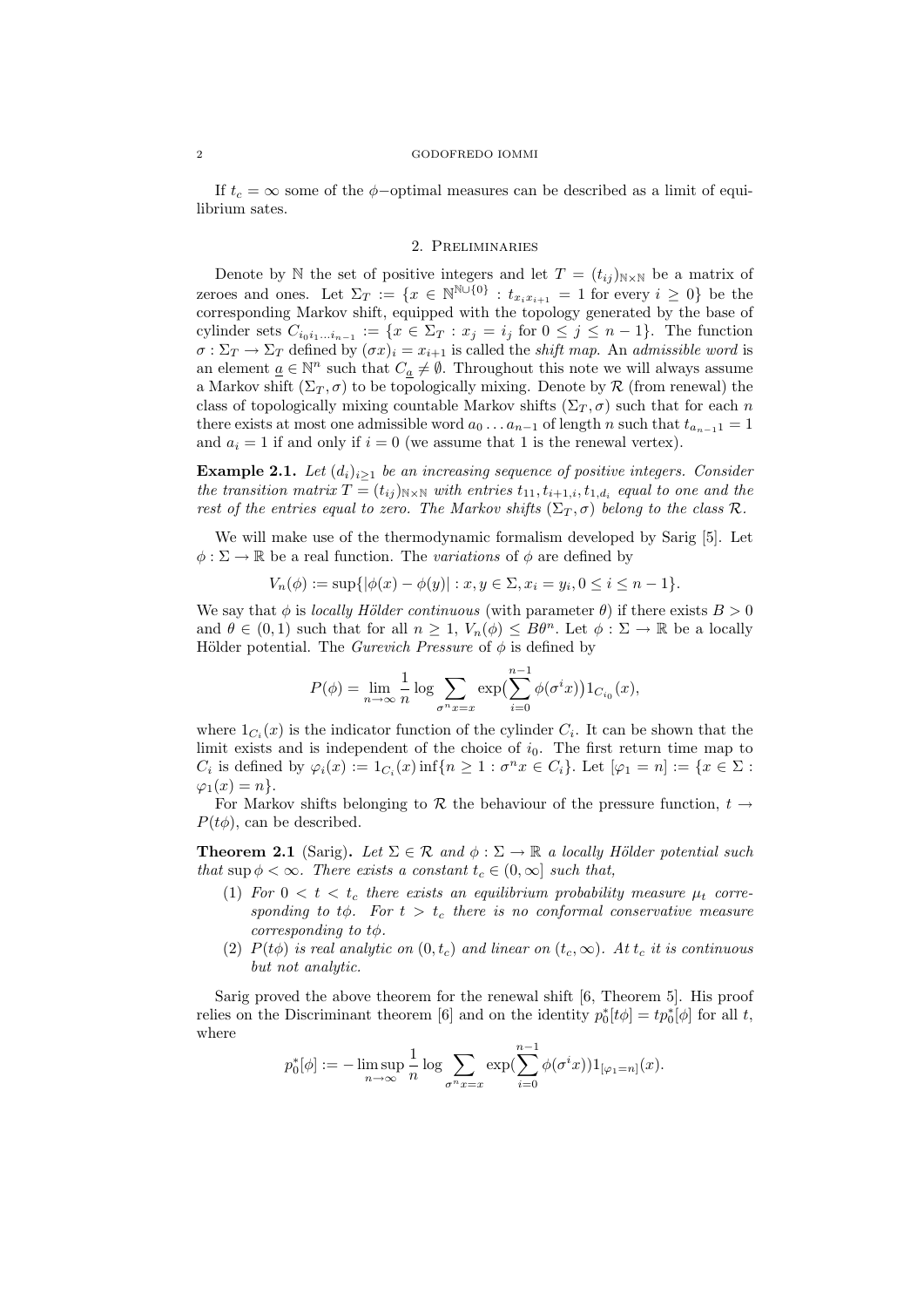This identity is also valid for Markov shifts belonging to class  $\mathcal{R}$ , therefore the result also holds for this class.

Let  $\Sigma \in \mathcal{R}$ , the *induced system* on the symbol 1 will be denoted by  $(\Sigma_i, \overline{\sigma})$ . It is defined as the full-shift on the new alphabet,  $\{C_{\overline{a}} : a_i = 1 \text{ iff } i = 0, C_{\overline{a}1} \neq \emptyset\}$ . For every locally Hölder potential  $\phi : \Sigma \to \mathbb{R}$  set

$$
\overline{\phi} := \left(\sum_{k=0}^{\varphi_1 - 1} \phi \circ \sigma^k\right) \circ \pi,
$$

where  $\pi : \Sigma_i \to C_1$  is defined by  $\pi(C_{\underline{a}_0}, C_{\underline{a}_1}, \dots) = (\underline{a}_0, \underline{a}_1, \dots)$ . The pair  $(\Sigma_i, \phi)$ is called the induced system and  $\overline{\phi}$  is called the induced potential. Note that if the potential  $\phi$  is locally Hölder then  $\overline{\phi}$  is locally Hölder. Since the system is topologically mixing our results do not depend on the symbol we do induce.

## 3. Proof of Theorem 1.1

3.1. Proof of statement (1). This result follows from a tightness argument from Jenkinson et al [3, Lemma 2], when applied to the induced system.

Assume that  $t_c = \infty$ . In virtue of Theorem 2.1 and of [1, Theorem 1.1], for every  $t > 0$  there exists a unique equilibrium (probability) measure  $\mu_t$  corresponding to  $t\phi$  and the pressure function is analytic. Denote by  $\overline{t}\phi$  the induced potential and by  $\overline{\mu_t}$  the unique corresponding Gibbs measure (such a measure exists by [7, Theorem 1. Note that  $\overline{\mu_t}$  is the restriction of  $\mu_t$  to  $C_1$ ,

(1) 
$$
\int \overline{\psi} d\overline{\mu_t} = \frac{1}{\mu(C_1)} \int_{C_1} \psi d\mu_t.
$$

**Lemma 3.1** (Jenkinson-Mauldin-Urbański (see Lemma 2 in  $[3]$ )). The sequence of Gibbs measures  $\{\overline{\mu_t}\}\$ is tight.

Since the system  $\Sigma$  is topologically mixing and because of the relation (1) the above Lemma implies that the sequence  $\{\mu_t\}$  is tight. Therefore, the sequence has a weak\* accumulation point. The following result appears in [2, Lemma 2] in the context of Markov shifts defined on finite alphabets. Since the pressure function is analytic the same proof holds in this case.

**Lemma 3.2** (Jenkinson). Any weak<sup>\*</sup> accumulation point  $\mu$  of  $\{\mu_t\}$  is a  $\phi$ -optimal measure.

3.2. Proof of statement (2). This result is a slight generalisation of a result by Sarig [6, Theorem 5].

Assume that  $t_c < \infty$ . In virtue of Theorem 2.1 and of [6, Theorem 2] we have that for  $t > t_c$  the pressure function is linear,  $P(t\phi) = tM$ , where  $M = -p_0^*[\phi]$ .

Lemma 3.3.

$$
\sup\Big\{\int\phi d\mu:\mu\in\mathcal{M}\Big\}=M.
$$

*Proof.* Let  $\mu \in \mathcal{M}$ . For  $t > t_c$  we have,  $tM = P(t\phi) \ge h_{\mu} + t \int \phi d\mu \ge t \int \phi d\mu$ . Therefore  $M \geq \int \phi d\mu$ . In order to prove the other inequality, note that for renewal type graphs there is at the most one cylinder of length  $n$  on the induced system. So we have that either

$$
\{x \in [\varphi_1 = n] : \sigma^n x = x\} = \{x^n\},\
$$